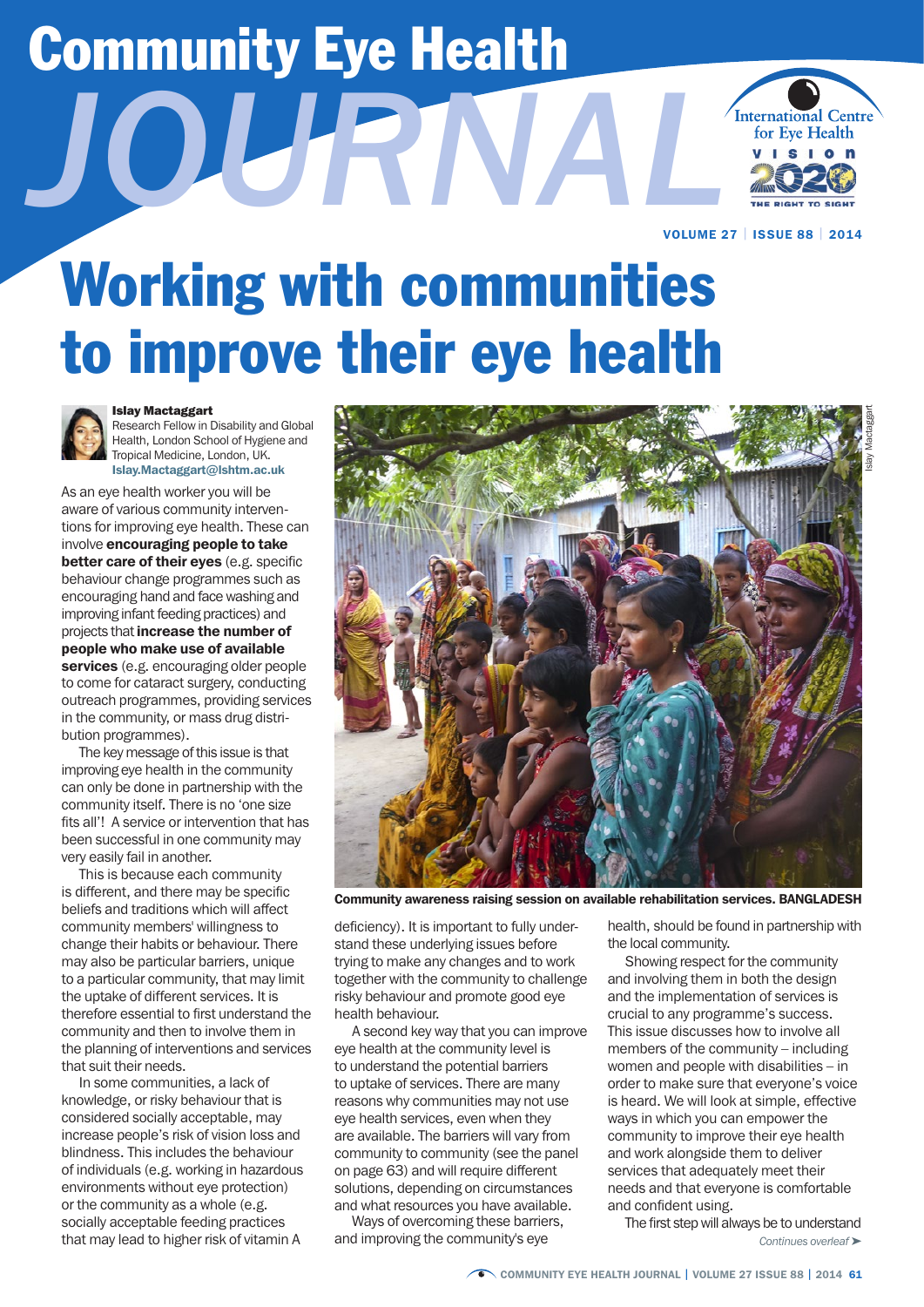## n this issue

- 61 Working with communities to improve their eye health
- 64 How to empower communities to take action on improving eye health
- 66 Assessing your impact on behaviour change to improve eye health
- 67 Techniques to encourage people to take better care of their eye health
- 69 ABSTRACT Motivational interviewing
- 70 POSTER Diseases at the back of the eye
- 72 Improving quality by improving safety
- 73 CORRESPONDENCE Increasing sustainable cataract services in sub-Saharan Africa
- 74 REFRACTIVE ERROR UPDATE The uncorrected refractive error challenge
- 76 CLINICAL SKILLS Giving a health talk
- 77 EQUIPMENT CARE AND MAINTENANCE Ensuring proper and safe use of the cryotherapy machine
- 78 TRACHOMA UPDATE
- 79 CPD QUIZ

involve encouraging people to take people who make use of available

Islay Mactaggart

Volume 27 | Issue 88 *Supporting VISION 2020: The Right to Sight*

International Centre for Eye Health

ONDON SCHOOL0J<br>HYGIENE MEDICINE

and what resources you have available.

80 NEWS AND NOTICES

#### EDITORIAL *Continued*

the community, which is explored in detail in the article 'How to empower communities to take action on improving eye health' (page 64).

The article 'Techniques to encourage people to take better care of their eye

health' (page 67) then gives specific examples of techniques you can use, depending on the type of services that you are hoping to provide.

For example, if you are planning a mobile eye health clinic that will visit each village once a month then you might want to

consider the 'facilitating access' section on how to make sure that there are no barriers to accessing the mobile clinic.

One potential barrier might be that people with mobility impairments may not be able to walk to the mobile clinic. Working together with the community, you might be able to come up with a solution, such as a list of people who need to be visited in their homes.

Another example might be that you wish to begin a mass drug distribution programme. Through discussion with the community, you may become aware of a general fear or mistrust in drugs, and it may be important to consider providing additional information on what the drug is and how it works to ensure uptake.

'We look at simple, effective ways in which you can empower

the community.'

The issue also looks at ways in which you can measure the success, or impact, of the services that you provide (page 64) and make sure that they are meeting the needs of communities themselves.

This process does not involve a huge

amount of work or resources, but helps you in terms of planning, in learning what works and what doesn't work, and in recording the actions that you have taken.

By the end of this issue, you will hopefully be better informed about the reasons why empow-

ering communities and working with them to improve their eye health is so important, and about practical ways in which you can do this.

Including community approaches in your work has the potential to make sure that every community receives the best eye care possible, in a way that is tailored to their specific needs and situation.

Knowing what you, as a provider of eye care, should do, is of course important – as is providing high quality services. But to really improve eye health for everyone in the community, it is crucial to listen to communities, ask the right questions, understand their health-seeking behaviour and their knowledge about eye health, and work together with them on solutions.

Elmien Wolvaardt Ellison editor@cehjournal.org

#### Editorial committee

Allen Foster Clare Gilbert Nick Astbury Daksha Patel Richard Wormald Peter Ackland Janet Marsden Catherine Cross David Yorston Serge Resnikoff

#### Regional consultants

Hugh Taylor (WPR) Leshan Tan (WPR) GVS Murthy (SEAR) R Thulsiraj (SEAR) Babar Qureshi (EMR) Mansur Rabiu (EMR) Hannah Faal (AFR) Kovin Naidoo (AFR) Ian Murdoch (EUR) Janos Nemeth (EUR) Van Lansingh (AMR) Andrea Zin (AMR)

**Editorial assistant Anita Shah Design Lance Bellers Proofreading Jane Tricker Printing Newman Thomson** 

#### CEHJ online

Visit the *Community Eye Health Journal*  online. All back issues are available as HTML and PDF. Visit www.cehjournal.org

#### Online edition and newsletter Sally Parsley: web@cehjournal.org

Consulting editors for Issue 88 Sally Crook and Islay Mactaggart

#### Please support us

We rely on donations from charities and generous individuals to carry out our work. We need your help. Subscriptions in high-income countries cost UK £30 per annum. Please support us by adding a donation: £15 will send the journal to a front-line eye care worker in a low- or middle-income country for 1 year. Contact Anita Shah (admin@cehjournal.org) or visit the journal website: www.cehjournal.org/donate

#### **Subscriptions**

Readers in low- and middle-income countries get the journal free of charge. Send your name, occupation, and postal address to the address opposite. French, Spanish, and Chinese editions are available. To subscribe online, visit www.cehjournal.org/subscribe

#### Address for subscriptions

Anita Shah, International Centre for Eye Health, London School of Hygiene and Tropical Medicine, Keppel Street, London WC1E 7HT, UK. Tel +44 (0)207 958 8336/8346

Fax  $+44$  (0) 207 927 2739 Email admin@cehjournal.org

#### Correspondence articles

We accept submissions of 400 or 800 words about readers' experiences. Contact: Anita Shah: exchange@cehjournal.org

© International Centre for Eye Health, London. Articles may be photocopied, reproduced or translated provided these are not used for commercial or personal profit. Acknowledgements should be made to the author(s) and to Community Eye Health Journal. Woodcut-style graphics by Victoria Francis and Teresa Dodgson. ISSN 0953-6833

#### Disclaimer

Signed articles are the responsibility of the named authors alone and do not necessarily reflect the views of the London School of Hygiene & Tropical Medicine (the School). Although every effort is made to ensure accuracy, the School does not warrant that the information contained in this publication is complete and correct and shall not be liable for any damages incurred as a result of its use.

The mention of specific companies or of certain manufacturers' products does not imply that they are endorsed or recommended by the School in preference to others of a similar nature that are not mentioned. The School does not endorse or recommend products or services for which you may view advertisements in this Journal.

#### Community Eye Health *JOURNAL* Research Fellow in Disability and Global orking with com to improve their eye heal Editor

and involving them in both the design.

and confident using.